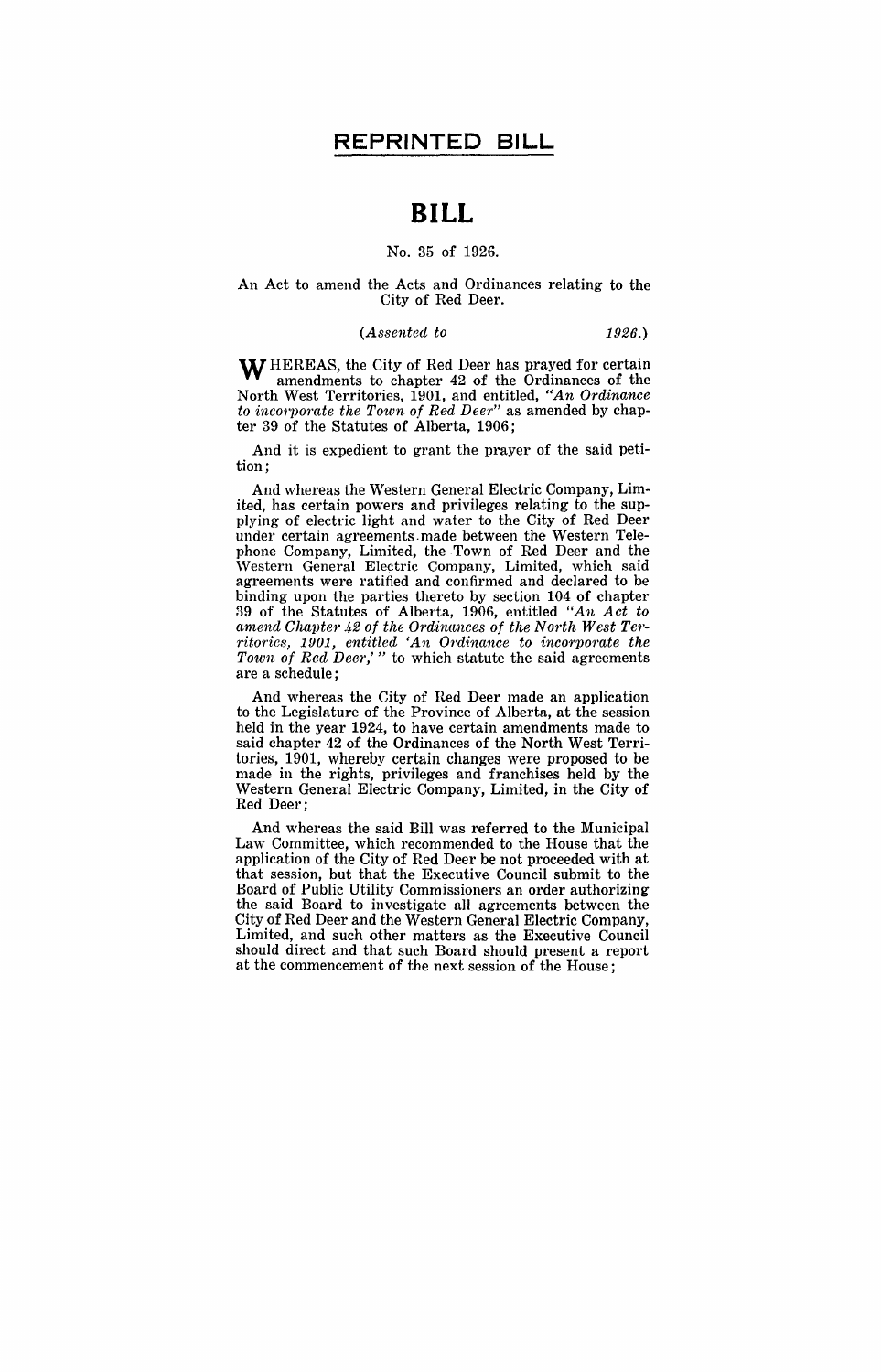And whereas by order in council dated the 26th day of November, 1924, the said Board was directed to make the said enquiry and has made enquiry and has reported the result of such enquiry to the House;

And whereas the said City of Red Deer renewed its application to the Legislature of the Province of Alberta at the session held in the year 1925 to have certain amendments made to said chapter 42 of the said Ordinances of the North West Territories;

And whereas under the terms of the agreement existing between the said City of Red Deer and the said Western General Electric Company, Limited, the said City has the right and privilege, upon giving one year's notice in writing immediately next preceding the expiration of the said agreement, on the 1st day of June, 1928, to acquire by purchase all the plant, machinery, equipment, franchise and assets of the Company at the then actual cash value;

And whereas the said Western General Electric Company, Limited, agreed to waive the said one year's notice and to terminate the said agreements before the said 1st day of June, 1928, if satisfactory terms could be arranged;

And whereas the Municipal Law Committee at the session held in the year 1925 resolved that the application of the City of Red Deer be not proceeded with at this session of the Legislature, but that the Executive Council be requested to direct that an order or commission should issue to the Board of Public Utility Commissioners-

- (a) To inquire into the terms and conditions of the said contracts and to act as an intermediary between the said City of Red Deer and the said Company in an endeavour to get said parties to come to a settlement of the matters in dispute between them and to agree upon what assets of said Company are to be acquired by the said City and the price to be paid therefor, or in an endeavor to get said parties to agree upon the terms of a submission to the Board of Public Utility Commissioners for the purpose of ascertaining the price to be paid to the said Company by the said City and in the event of the said parties not coming to either agreement as aforesaid, or any agreement, to report back to this Committee at its first meeting during the session of the Legislative Assembly to be held in the year 1926 the points in which the parties agree and disagree respectively;
- (b) In the event of the parties not reaching any agreement as aforesaid, to ascertain and determine what property of the said Company is properly included in the description contained in the option to purchase held by the City from the Company, namely, "the plant, machinery, equipment and assets of the Company," and the actual cash value of the same and of the franchise respectively, and to report the same to this Committee at its meeting hereinbefore mentioned;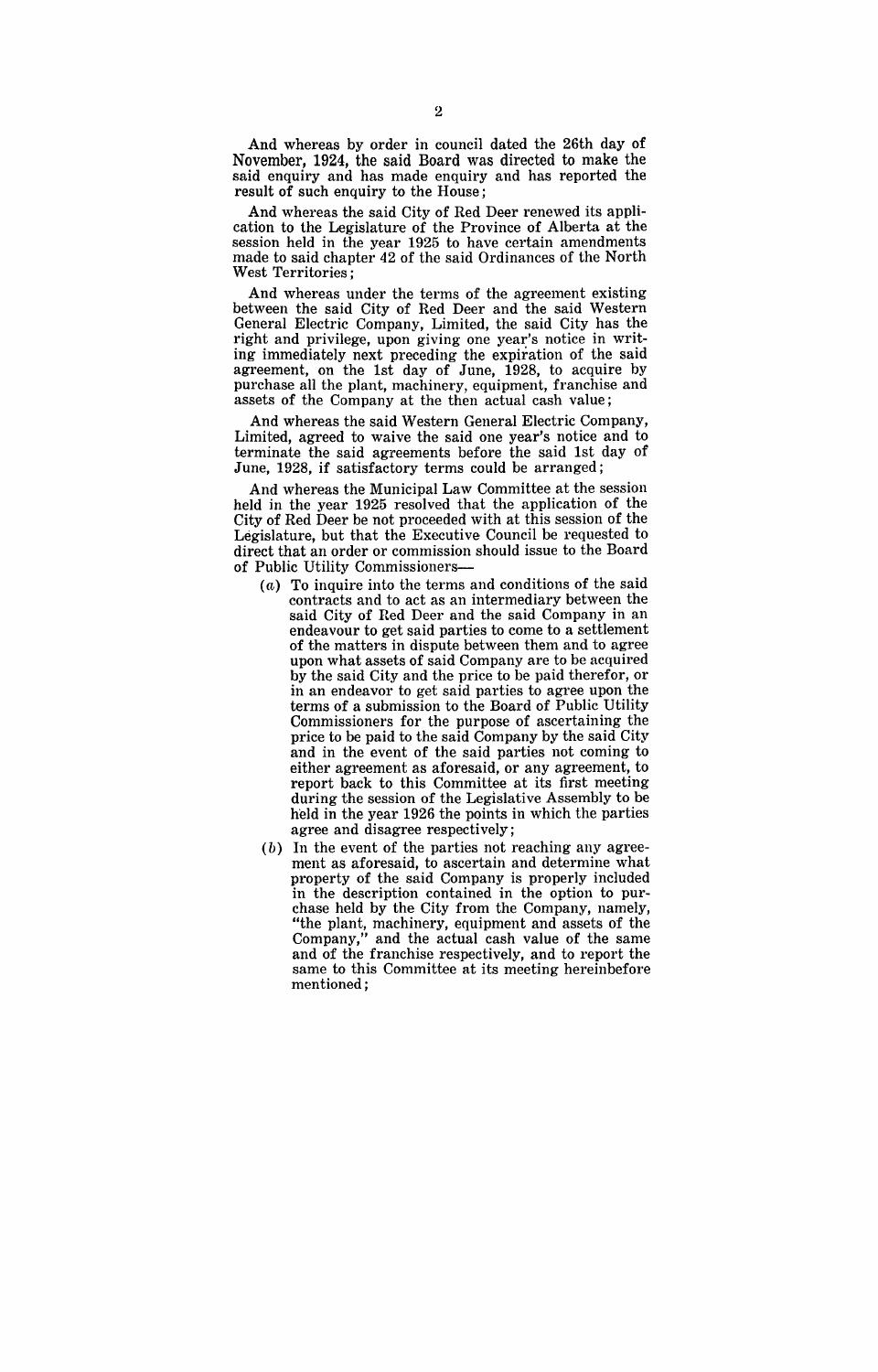And whereas the said Commission did issue and on the 6th day of May, A.D. 1925, the City of Red Deer and the Western General Electric Company, Limited, agreed to submit to the Board of Public Utility Commissioners the following questions for determination:

(1) The value to be fixed for the Company's plant; it being understood that the City shall take over the new boilers, at present in the Company's possession and not now connected up, at present day value, and that the Company be allowed for the boilers in present use, at their fair value for sale, when disconnected;

(2) The amount to be allowed, if any, for the Company's franchise and for displacement of capital in connection with the purchase of the plant by the City, and the amount to be allowed for going concern value; the term "plant," as used above, to mean plant, machinery, equipment and assets, excepting the retail store of the Company and the stock therein and the Company's book debts;

And whereas the Board of Public Utility Commissioners, in accordance with the submission agreed to by the City of Red Deer and Western General Electric Company, Limited, found the valuations of all the plant, machinery, equipment, franchise and assets of the said Company at the then actual cash value which the City of Red Deer agreed to purchase as follows:

| .                                                             |        |
|---------------------------------------------------------------|--------|
| Power plant  \$25,425.00                                      |        |
| Distribution system $\ldots \ldots \ldots \ldots$ 20,088.82   |        |
| $\text{Franchise } \dots \dots \dots \dots \dots \dots \dots$ | 200.00 |
| Going concern value $\dots \dots \dots \dots$ 5,142.89        |        |
| New boilers $\dots \dots \dots \dots \dots \dots 23.239.68$   |        |
|                                                               |        |

#### \$74,096.39

In addition to the above the inventory of the equipment, stock and tools on hand and not included in the above valuations is to be fixed by an expert appointed by the Board of Public Utility Commissioners, and be valued at the time of delivery of possession to the City of Red Deer;

And whereas by certain agreements referred to in chapter 5 of the Statutes of Alberta. 1920, certain provisions were made for the joint use of poles;

And whereas the burgesses of the City of Red Deer have approved of By-law No. 618, being a by-law to raise \$85,000.00 for the purchase of the plant, machinery, equipment, franchise and assets of the Western General Electric Company, Limited, referred to in the award made by the Board of Public Utility Commissioners on the 17th day of September, 1925, and for the necessary alterations and improvements to the system;

Therefore, His Majesty, by and with the advice and consent of the Legislative Assembly of the Province of Alberta, enacts as follows: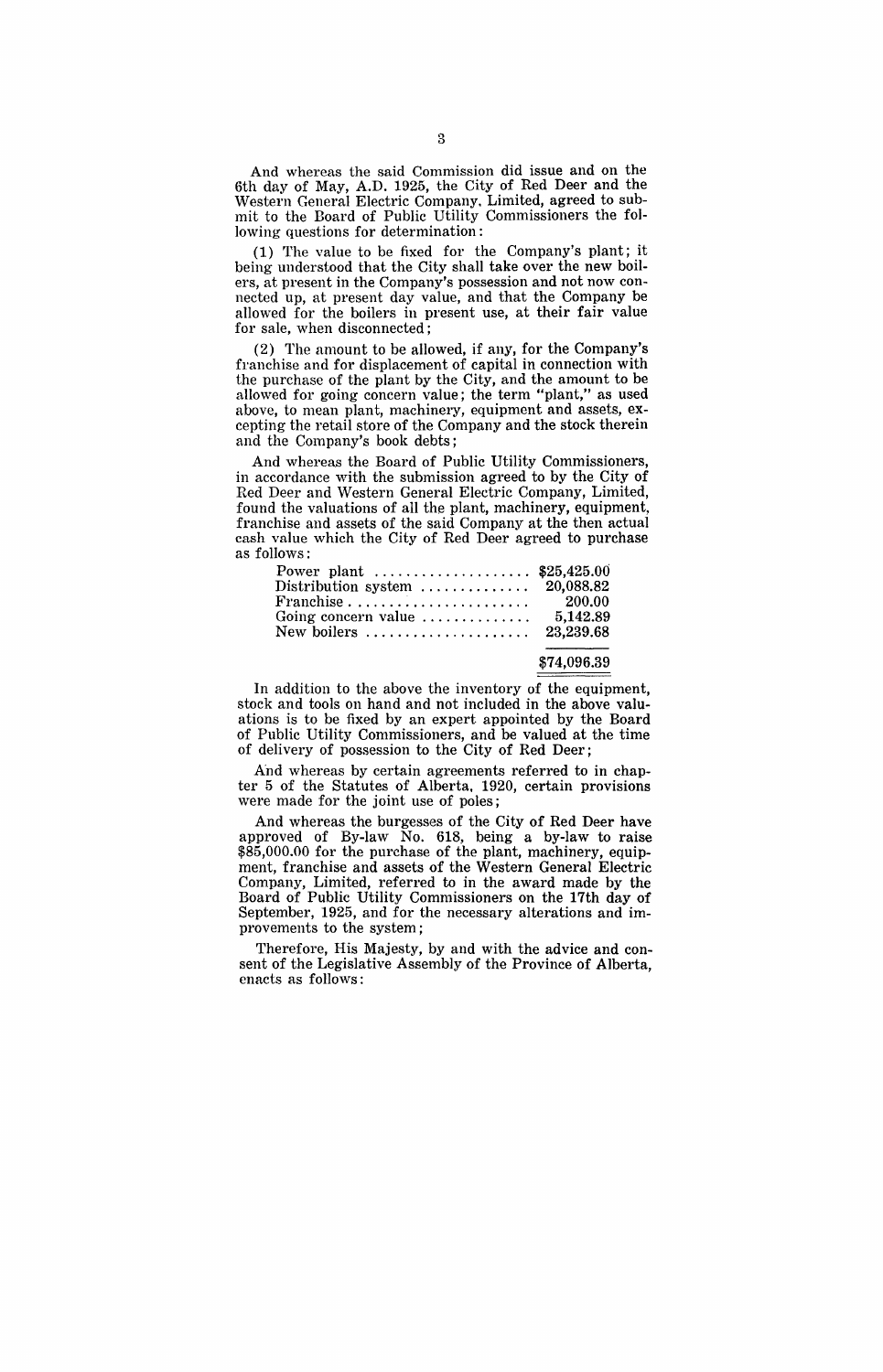- **1.** (a) That the Western General Electric Company, Limited, do sell to the City of Red Deer all the plant, machinery, equipment, franchise and assets of the said Company (excepting the retail store of the Company and the stock which pertains to the retail business and fixtures therein and the said Company's book debts), for the price or sum of \$74- 096.39, and that in addition thereto the City pay to the said Company the value as fixed by an expert appointed by the Board of Public Utility Commissioners for the said equipment, stock and tools owned by the said Company at the date possession is delivered to the City and used or useful in connection with the power house and distribution system.
	- (b) That all adjustments of taxes and insurance shall be made at the date possession is delivered to the City.
	- (c) The City is to have access to all said Company's records of customers' accounts and contracts and matters incident thereto.
	- (d) That the title for all property, both real and personal, purchased by the City shall be free and clear from all manner of liens, charges, mortgages, encumbrances, conditional sale agreements, debenture indebtedness and other liabilities whatsoever.
	- (e) That possession be given to the City of the property purchased on the 1st day of April, 1926, and that interest be paid by the City at the rate of. .. per cent. per .annum from the date of receiving possession until actual payment of the purchase money by the City into a trust account of the savings department of The Imperial Bank of Canada at their office in the said City, which money shall be turned over to the said Company, or to such other party or parties as may be entitled to the' same, as soon as the said Company has complied with the provisions of this Act and title as aforesaid passes to the said City.
	- (f) The Bulk Sales Act shall not apply to the sale herein.
	- (g) The City receives all benefits to and assumes all liabilities of the said Western General Electric Company, Limited, after the 1st day of April, 1926, given to and assumed by said Company under the said agreements referred to in chapter 5 of the Statutes of Alberta, 1920. The said City shall also pay the Province of Alberta their proper charges for all poles to which it has surrendered its joint ownership to the said Company since the 1st day of June, 1925.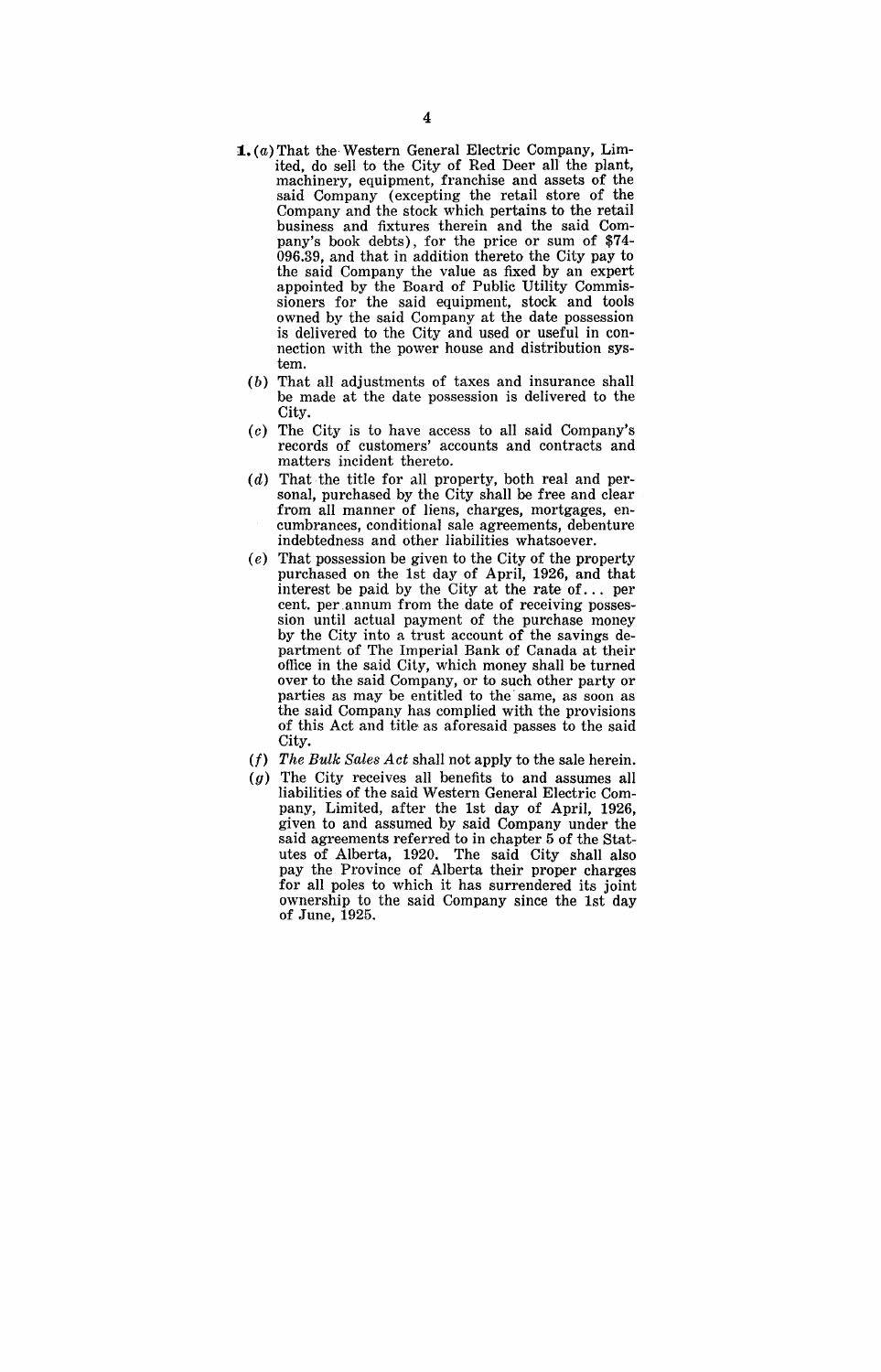**2.** By-law No. 618 of the City of Red Deer, entitled "A by-law to provide for the raising of the sum of \$85,000.00 for the purpose of purchasing the plant, machinery, equipment, franchise and assets of the Western General Electric Company, Limited, referred to in the award made by the Board of Public Utility Commissioners, on the 17th day of September, 1925, and for the necessary alterations and improvements to the system," finally passed on the 24th day of November, 1925, is hereby validated and confirmed and declared to be legal, valid and binding upon the City of Red Deer and the ratepayers or burgesses thereof affected thereby and the same shall not be open to question in any court on any ground Whatever, and the said City shall have authority to issue debentures, repayable as provided by the said by-law or in any manner provided by section 6 of chapter 30 of the Statutes of Alberta, 1908, or by debentures of equal amount of principal payable yearly from one to twenty years with coupons attached for the payment of interest yearly, and the debentures may bear any rate of interest not exceeding that mentioned in the said by-law.

**3.** Section 50 of chapter 39, of the Statutes of Alberta, 1906, is hereby amended by striking out the words "subject to the provisions of the last section of this Act" where they occur therein.

**4.** Chapter 39 of the Statutes of Alberta, 1906, is further amended by adding section 105 as follows:

**"105.** Notwithstanding anything to the contrary contained in this Act and the schedules thereto, the exclusive right and privilege and all other rights and privileges of the Western General Electric Company, Limited, of lighting the streets of the City of Red Deer as now or hereafter constituted and for the said purpose and for other purposes of the Company, including the distribution of light, power, telephone, and other electrical services for municipal, industrial, commercial and other uses, to enter upon and use the said streets, lanes, thoroughfares, rights of way, bridges, public squares and other property under the jurisdiction and control of the City as now or hereafter constituted, shall cease, terminate and be null and void on the first day of April, one thousand nine hundred and twenty-six, and each and every contract and agreement existing prior to the passing of this Act between the City of Red Deer and the Western General Electric Company, Limited, and (or) the Western Telephone Company, Limited, shall cease, terminate and be null and void upon payment of the purchase price by the said City into The Imperial Bank of Canada as herein provided but without prejudice to either party for claims accrued under the said agreements."

**5.** This Act shall come into force on the day upon which it is assented to.